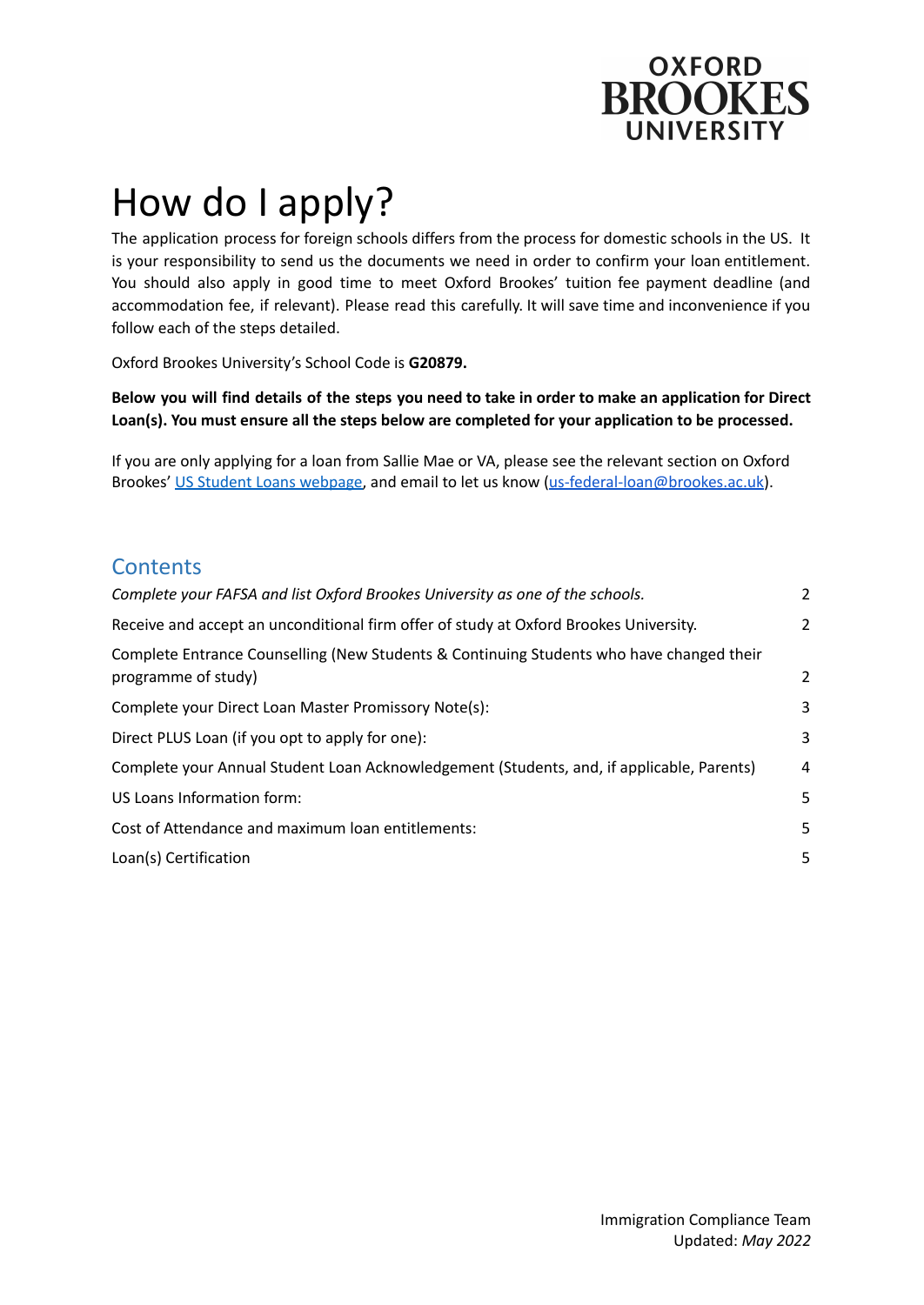

## Application steps:

## <span id="page-1-0"></span>*Complete your FAFSA and list Oxford Brookes University as one of the schools.*

Each year, students must complete a new [FAFSA](https://studentaid.gov/h/apply-for-aid/fafsa) (Free Application for Federal Student Aid).

If you are a continuing student, you need to complete a renewal FAFSA (you will only be required to indicate any information that has changed since last year).

Complete the FAFSA electronically on the Federal Student Aid website.

Oxford Brookes University's School Code is **G20879**.

When you have submitted your FAFSA, this will produce a **[Student](https://studentaid.gov/help-center/answers/article/what-is-sar) Aid Report (SAR)** and this will be used by the University to determine your loan eligibility.

## Receive and accept an unconditional firm offer of study at Oxford

### <span id="page-1-1"></span>Brookes University.

You can find more information on your offer of study and subsequent steps [here](https://www.brookes.ac.uk/international/applying-to-arriving/next-steps/).

## <span id="page-1-2"></span>Complete Entrance Counselling

The U.S. Department of Education requires first-time borrowers of the Federal Direct Loan to complete a loan entrance counselling session before loans can be originated and funds disbursed.

This counselling session provides you with information that will help you understand your rights and responsibilities as a loan borrower and with other tools to assist you with managing your loans.

Complete Direct Loan entrance counselling electronically via the [StudentLoans.gov](https://studentloans.gov/myDirectLoan/index.action) website. You will need your FSA ID to complete entrance counselling. This is the same FSA ID you used to complete your FAFSA.

You need to complete entrance counselling for each type of loan you borrow:

- **Undergraduate Students**: Complete entrance [counselling](https://studentaid.gov/app/counselingInstructions.action?counselingType=entrance) for Direct Subsidized and Direct [Unsubsidized](https://studentaid.gov/app/counselingInstructions.action?counselingType=entrance) Loans
- **Graduate Students**: Complete entrance counselling for Direct [Unsubsidized](https://studentloans.gov/myDirectLoan/counselingInstructions.action?counselingType=entrance) and Direct PLUS [Loans](https://studentloans.gov/myDirectLoan/counselingInstructions.action?counselingType=entrance)

Parents are not required to complete entrance counselling for a Direct Parent PLUS Loan.

## <span id="page-1-3"></span>Complete your Direct Loan Master Promissory Note(s):

Students taking out a federal Direct loan outside the US (and your Parent for a Parent PLUS loan) are required to complete a Master Promissory Note (MPN) annually before loans can be originated and funds disbursed.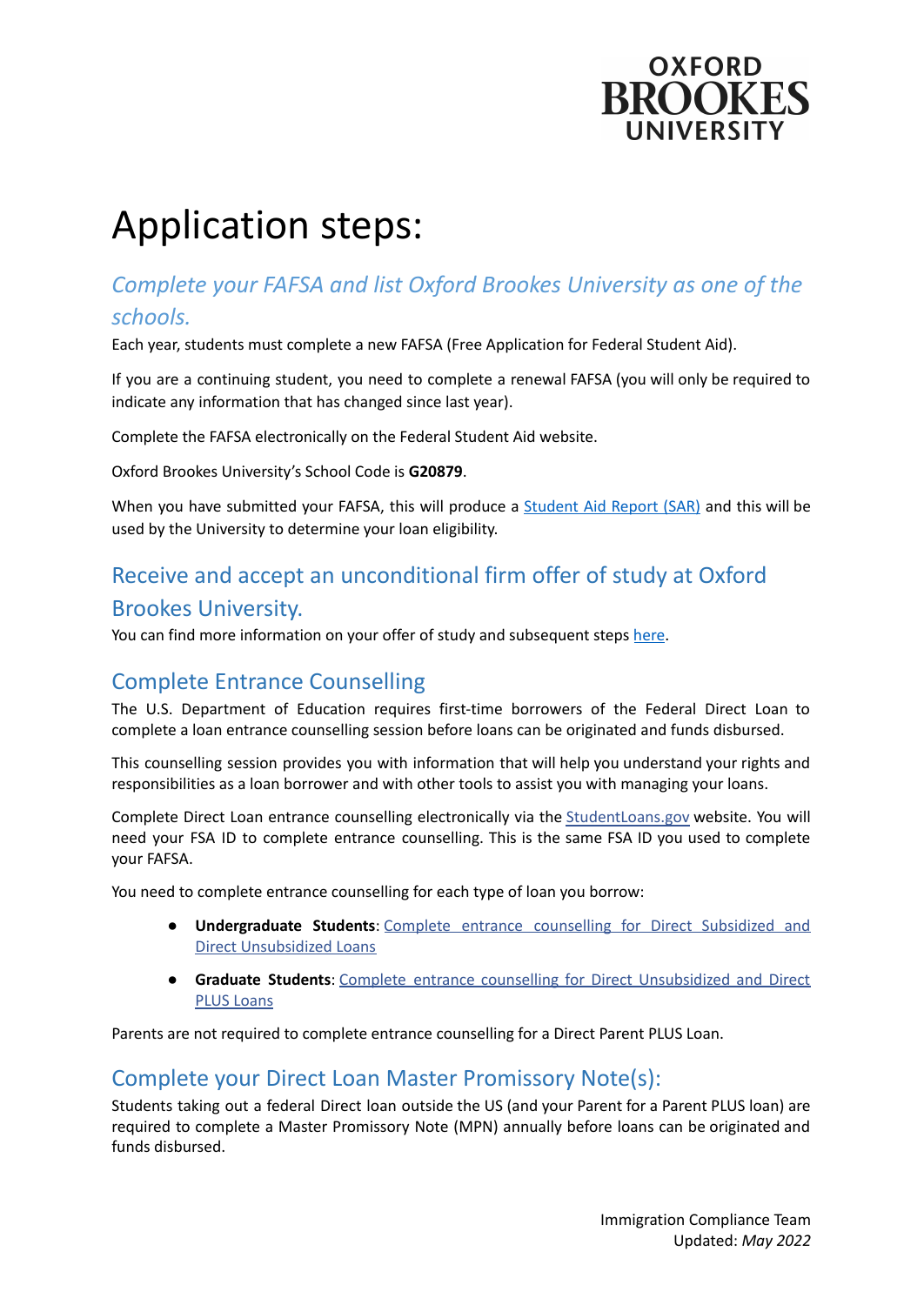

You must complete a Direct Loan Master Promissory Note (MPN) (Loan agreement) for each type of loan that you wish to borrow. The MPN is a legal document through which you promise to repay your Direct Loans and any accrued interest and fees to the US Department of Education. It also explains the terms and conditions of your loan and your rights and responsibilities as a borrower.

You can complete a Direct Loan MPN electronically via the [StudentLoans.gov](https://studentloans.gov/myDirectLoan/index.action) website.

#### **Nota Bene:**

- You will need your FSA ID to complete the MPN. This is the same FSA ID you used to complete your FAFSA. Make sure to list the school code for Oxford Brookes: **G20879**.
- You must complete separate MPNs for PLUS and Sub/Unsub loans.
- For PLUS loans, a US postal address is needed to trigger the required credit check. An overseas address will automatically result in the credit check status showing as pending. This can delay your funding.
- Save your completed MPNs as PDF files for your own records.

#### **MPNs to Complete**

- Undergraduate and Graduate Students: Complete Loan [Agreement](https://studentaid.gov/app/launchMpn.action?mpnType=subUnsubMpn) for a Subsidized / [Unsubsidized](https://studentaid.gov/app/launchMpn.action?mpnType=subUnsubMpn) Loan (MPN)
- Graduate Students: Complete Loan [Agreement](https://studentaid.gov/app/launchMpn.action?mpnType=gradPlusMpn) for a PLUS Loan (MPN)\*
- Parent Borrowers (parents of dependent undergraduate students): [Complete](https://studentaid.gov/app/launchMpn.action?mpnType=parentPlusMpn) Loan [Agreement](https://studentaid.gov/app/launchMpn.action?mpnType=parentPlusMpn) for a PLUS Loan (MPN)

\*It is common for students to borrow their full entitlement through the Subsidized/Unsubsidized loans and then top up their borrowing with the PLUS loan, so if you intend to use both of these loans, remember to complete **both** MPNs.

## <span id="page-2-0"></span>Direct PLUS Loan (if you opt to apply for one):

If you apply for a PLUS loan, or your parent is applying for a Parent PLUS loan, you, or the parent, will need to complete the Apply for a PLUS loan [section.](https://studentaid.gov/plus-app/) This will automatically trigger a Credit Check. The credit check approval will be confirmed in a PLUS correspondence letter which you should send to us.

You will need to complete the online application for a Direct PLUS Loan via the [StudentLoans.gov](https://studentloans.gov/myDirectLoan/index.action?counselingType=entrancetLoan/counselingInstructions.action%3fcounselingType=entrance) website:

- Graduate Students: [Apply](https://studentloans.gov/myDirectLoan/launchPLUS.action?plusType=gradPlus&_ga=2.2607280.1089142286.1551449708-430468396.1551449708) for a grad PLUS Loan
- Parents (of dependent undergraduate students): Apply for a [parent](https://studentloans.gov/myDirectLoan/launchPLUS.action?plusType=parentPlus&_ga=2.2607280.1089142286.1551449708-430468396.1551449708) PLUS Loan

You must also complete a Direct PLUS Loan Master Promissory Note (MPN) to receive a Direct PLUS Loan. You will have an opportunity to complete the MPN after you complete your Direct PLUS Loan request.

A credit check will be performed during the application process. If you have an [adverse](https://studentaid.ed.gov/sa/types/loans/plus) credit history, you may still receive a Direct PLUS Loan through one of the following two options: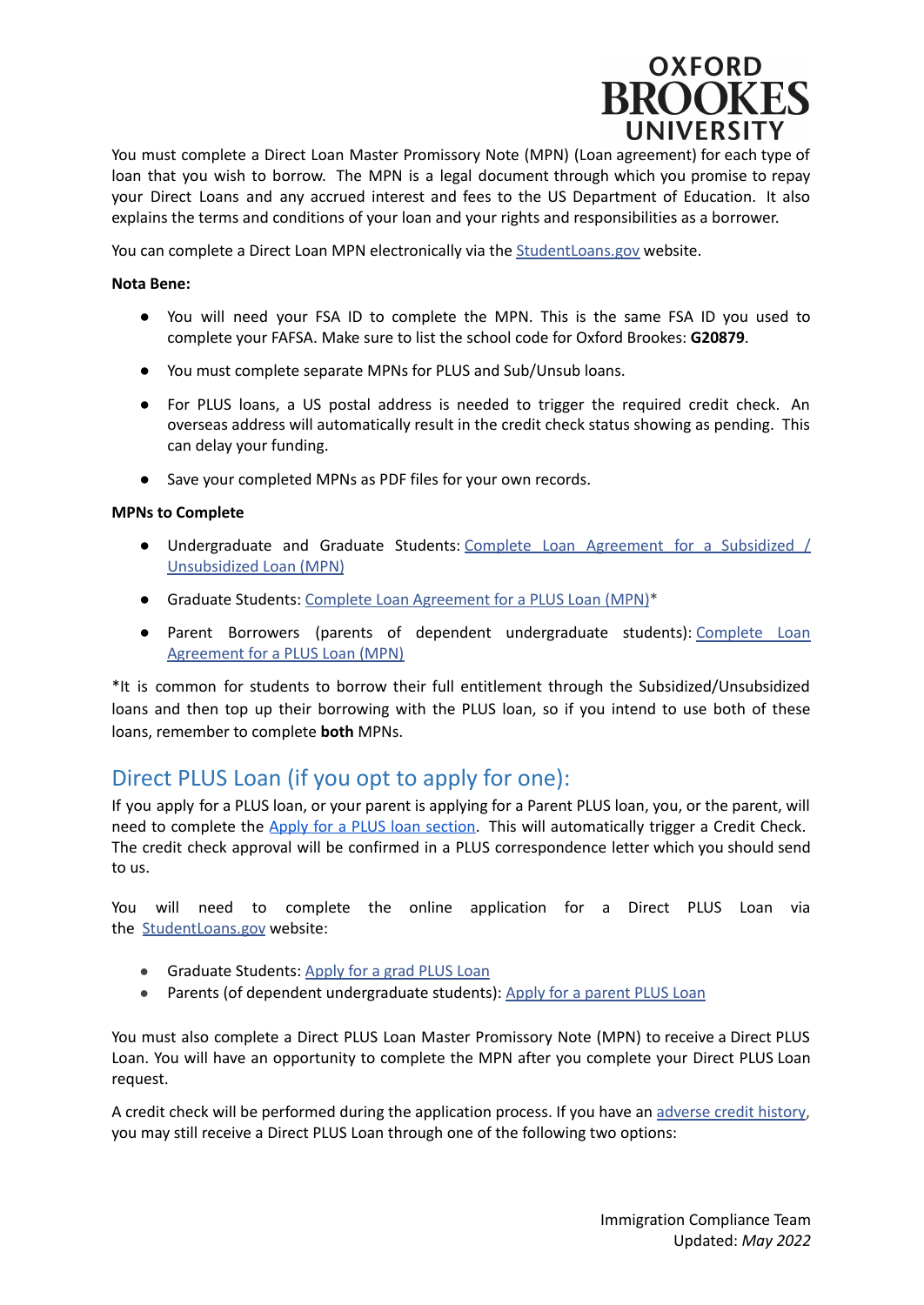

- a. Obtain an endorser who does not have an adverse credit history. (An endorser is someone who does not have an adverse credit history and who agrees to repay the Direct PLUS Loan if you do not repay it).
- b. Documenting to the satisfaction of the US Department of Education that there are extenuating [circumstances](https://studentloans.gov/myDirectLoan/whatYouNeed.action?page=credit&_ga=2.44694564.1089142286.1551449708-430468396.1551449708) relating to your adverse credit history.

With options a. or b., you must also complete PLUS credit counselling via the StudentLoans.gov website:

● Complete PLUS Credit [Counselling](https://studentloans.gov/myDirectLoan/counselingInstructions.action?counselingType=plus)

Please note that if you are a graduate student required to complete the PLUS credit counselling, you must complete this counselling in addition to the Direct PLUS Loan entrance counselling.

The credit check is tied in to the PLUS application process and will show as a document called PLUS correspondence. Please look at an example of the [document](https://www.abdn.ac.uk/students/documents/Credit_Check_Sample_(3).pdf) we need to see. All documents will be saved as pdfs in your MyLoan Documents tab on the FSA portal.

## <span id="page-3-0"></span>Complete your Annual Student Loan Acknowledgement (Students, and, if applicable, Parents)

It is recommended that all borrowers (both students and parents) complete the Annual [Student](https://studentaid.gov/help-center/answers/article/what-is-asla) Loan [Acknowledgement](https://studentaid.gov/help-center/answers/article/what-is-asla) on StudentAid.gov. For a Direct PLUS Loan made to a parent borrower, only the parent completes the Annual Student Loan Acknowledgement.

To complete the Annual Student Loan Acknowledgement, borrowers must log in to [StudentAid.gov](https://studentaid.gov/asla/) using their username and password (FSA ID).

## <span id="page-3-1"></span>US Loans Information form:

If you have submitted a FAFSA and listed Oxford Brookes University as one of the schools and accepted an offer of studies from us, we will email you two to three months prior to your start date and ask you to complete our Oxford Brookes University US Loans Information Google form. This will help us assess and calculate your loan eligibility. It is, therefore, important to respond to us in a timely manner to progress your application.

## <span id="page-3-2"></span>Cost of Attendance and maximum loan entitlements:

After we receive your Google form response, we will calculate your cost of attendance and email you back with the maximum loan amounts you can borrow based on your circumstances.

Do note that you do not have to borrow the maximum amounts specified in our email. You can borrow less if that suits you better.

We will ask you to confirm the loan amounts you wish to borrow and, if necessary, ask you to send us any further documentation.

#### **Email Us**

It is important to respond to our email as soon as possible to confirm how much you want to borrow and send us any documents we may request from you.